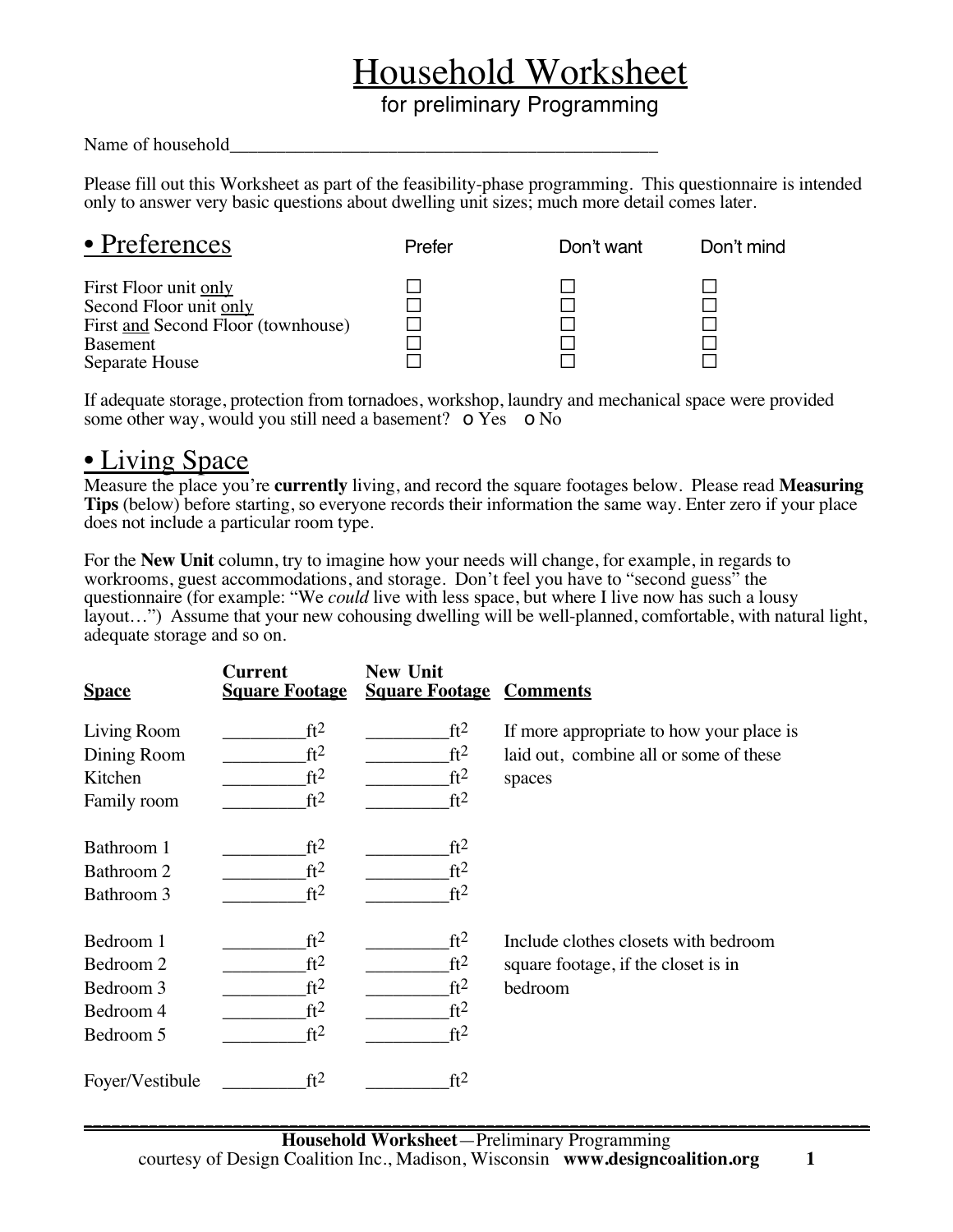| Stairway<br>Corridor                                       | ft <sup>2</sup><br>ft <sup>2</sup> | ft <sup>2</sup><br>ft <sup>2</sup> | Count one stairwell area for each floor<br>served; write the total. See <b>Measuring Tips</b>                                                                                                                                                                                                                                                                                                                                               |
|------------------------------------------------------------|------------------------------------|------------------------------------|---------------------------------------------------------------------------------------------------------------------------------------------------------------------------------------------------------------------------------------------------------------------------------------------------------------------------------------------------------------------------------------------------------------------------------------------|
| Other <i>(describe)</i>                                    | ft <sup>2</sup>                    | ft <sup>2</sup>                    | $\_\_\_$ Workshop $\_\_\_$ Den $\_\_\_$ Office<br>$\_\_\_$ Sewing/Workroom $\_\_\_\_$ Laundry<br>$\rule{1em}{0.15mm}$ $\qquad$ $\qquad$ $\qquad$ $\qquad$ $\qquad$ $\qquad$ $\qquad$ $\qquad$ $\qquad$ $\qquad$ $\qquad$ $\qquad$ $\qquad$ $\qquad$ $\qquad$ $\qquad$ $\qquad$ $\qquad$ $\qquad$ $\qquad$ $\qquad$ $\qquad$ $\qquad$ $\qquad$ $\qquad$ $\qquad$ $\qquad$ $\qquad$ $\qquad$ $\qquad$ $\qquad$ $\qquad$ $\qquad$ $\qquad$ $\$ |
|                                                            |                                    | ft <sup>2</sup>                    |                                                                                                                                                                                                                                                                                                                                                                                                                                             |
| Other $(describe)$                                         | ft <sup>2</sup>                    | ft <sup>2</sup>                    | <u> 1989 - Johann Stein, mars an deutscher Stein († 1989)</u>                                                                                                                                                                                                                                                                                                                                                                               |
|                                                            | ft <sup>2</sup>                    | ft <sup>2</sup>                    |                                                                                                                                                                                                                                                                                                                                                                                                                                             |
| Storage, in-house $f{t^2}$                                 |                                    | ft <sup>2</sup>                    | Include just the floor area or " <i>footprint</i> " of the<br>spaces used for storage, even if there are<br>shelves or racks with more storage above the<br>floor. Include storage in an attic, furnace or<br>utility room, etc.                                                                                                                                                                                                            |
|                                                            |                                    |                                    | Don't forget <i>de facto</i> storage, like a corridor or<br>nook that has collected stored stuff. Do not<br>include either upper or lower kitchen<br>cabinets—this space is counted with the kitchen.<br>Do include a separate pantry here if you did not<br>include it with the kitchen.                                                                                                                                                   |
| Total Square Feet                                          |                                    |                                    | <b>Net interior</b>                                                                                                                                                                                                                                                                                                                                                                                                                         |
|                                                            | <b>Current</b>                     | <b>New</b>                         |                                                                                                                                                                                                                                                                                                                                                                                                                                             |
| • Exterior<br>Outside living                               | ft <sup>2</sup>                    | ft <sup>2</sup>                    | Include here <b>built</b> semi-outdoor space such as<br>covered porches, screened porches, balconies that<br>you use as living space. Do not include yard,                                                                                                                                                                                                                                                                                  |
| Storage, non in-house $\rule{1em}{0.15mm}$ ft <sup>2</sup> |                                    | ft <sup>2</sup>                    | driveway, patio, garden or deck space.<br>Include on-site garage or shed                                                                                                                                                                                                                                                                                                                                                                    |

### **•Measuring Tips:**



*•* if you wish, round dimensions to nearest foot

of stairway **= a X b**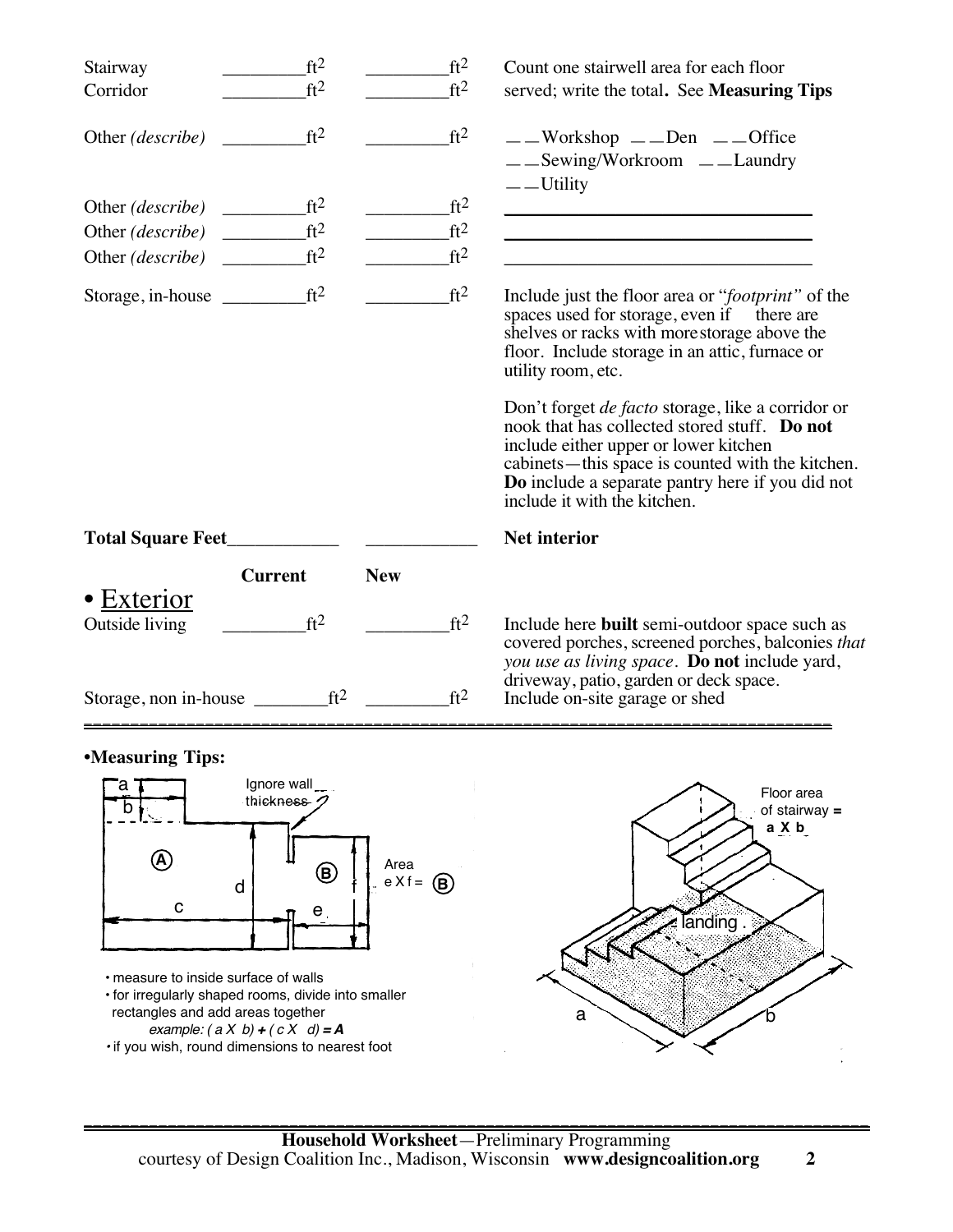# **For you/your household, please describe your current needs regarding:**

| Indoor storage for example:<br>hanging clothes (lineal feet of closet) _____<br>boxed clothes/other boxes (number) ______<br>camping gear (approximate volume, cu.ft.) _____<br>luggage (number of pieces) _______<br>holiday decorations (number of boxes)_______<br>books (lineal feet of shelf space) ______<br>craft/hobby materials (approx, volume, cu.ft.) ______<br>sports equipment (approximate volume, cu.ft.) ______<br>files (number of drawers of boxes) _______ |
|--------------------------------------------------------------------------------------------------------------------------------------------------------------------------------------------------------------------------------------------------------------------------------------------------------------------------------------------------------------------------------------------------------------------------------------------------------------------------------|
| Other:                                                                                                                                                                                                                                                                                                                                                                                                                                                                         |
| I expect my storage needs to: increase $\_\_\_\%$ decrease $\_\_\%$ remain about the same $\_\_\_\$                                                                                                                                                                                                                                                                                                                                                                            |
| <b>Outdoor storage</b> (assuming that the major grounds keeping equipment as mower, rototillers, snow<br>removal machines, etc. are owned in common):                                                                                                                                                                                                                                                                                                                          |
| camping gear (approximate volume, cu.ft.)<br>craft/hobby materials (approx, volume, cu.ft.)<br>bicycles (number) $\frac{\text{bicycles (number)}}{\text{basis (number, size)}}$<br>yard equipment (approximate volume, cu.ft.) ______                                                                                                                                                                                                                                          |
| Other:                                                                                                                                                                                                                                                                                                                                                                                                                                                                         |
| I expect my storage needs to: increase $\_\_\_\%$ decrease $\_\_\%$ remain about the same $\_\_\_\$                                                                                                                                                                                                                                                                                                                                                                            |
| <b>Parking</b> (number of vehicles)                                                                                                                                                                                                                                                                                                                                                                                                                                            |
| car _____ van/truck _____ motorcycle _____ boat _____ RV _____ trailer ____                                                                                                                                                                                                                                                                                                                                                                                                    |
| Regular personal exercise equipment:                                                                                                                                                                                                                                                                                                                                                                                                                                           |
| treadmill $\square$<br>rowing machine $\square$<br>weight bench/weights $\square$<br>stepper $\Box$                                                                                                                                                                                                                                                                                                                                                                            |
| Other:                                                                                                                                                                                                                                                                                                                                                                                                                                                                         |
| Pets:                                                                                                                                                                                                                                                                                                                                                                                                                                                                          |
| OK in my unit $\Box$<br>OK in common areas $\Box$<br>Not OK in my unit $\Box$<br>Not OK in common areas $\Box$                                                                                                                                                                                                                                                                                                                                                                 |
| Please describe type, number $\&$ size of your pets, if any.                                                                                                                                                                                                                                                                                                                                                                                                                   |

If you wish,, describe any preferences / aversions / allergies vis-a-vis pets.

**\_\_\_\_\_\_\_\_\_\_\_\_\_\_\_\_\_\_\_\_\_\_\_\_\_\_\_\_\_\_\_\_\_\_\_\_\_\_\_\_\_\_\_\_\_\_\_\_\_\_\_\_\_\_\_\_\_\_\_\_\_\_\_\_\_\_\_\_\_\_\_\_\_\_\_\_\_\_\_\_\_\_\_\_**